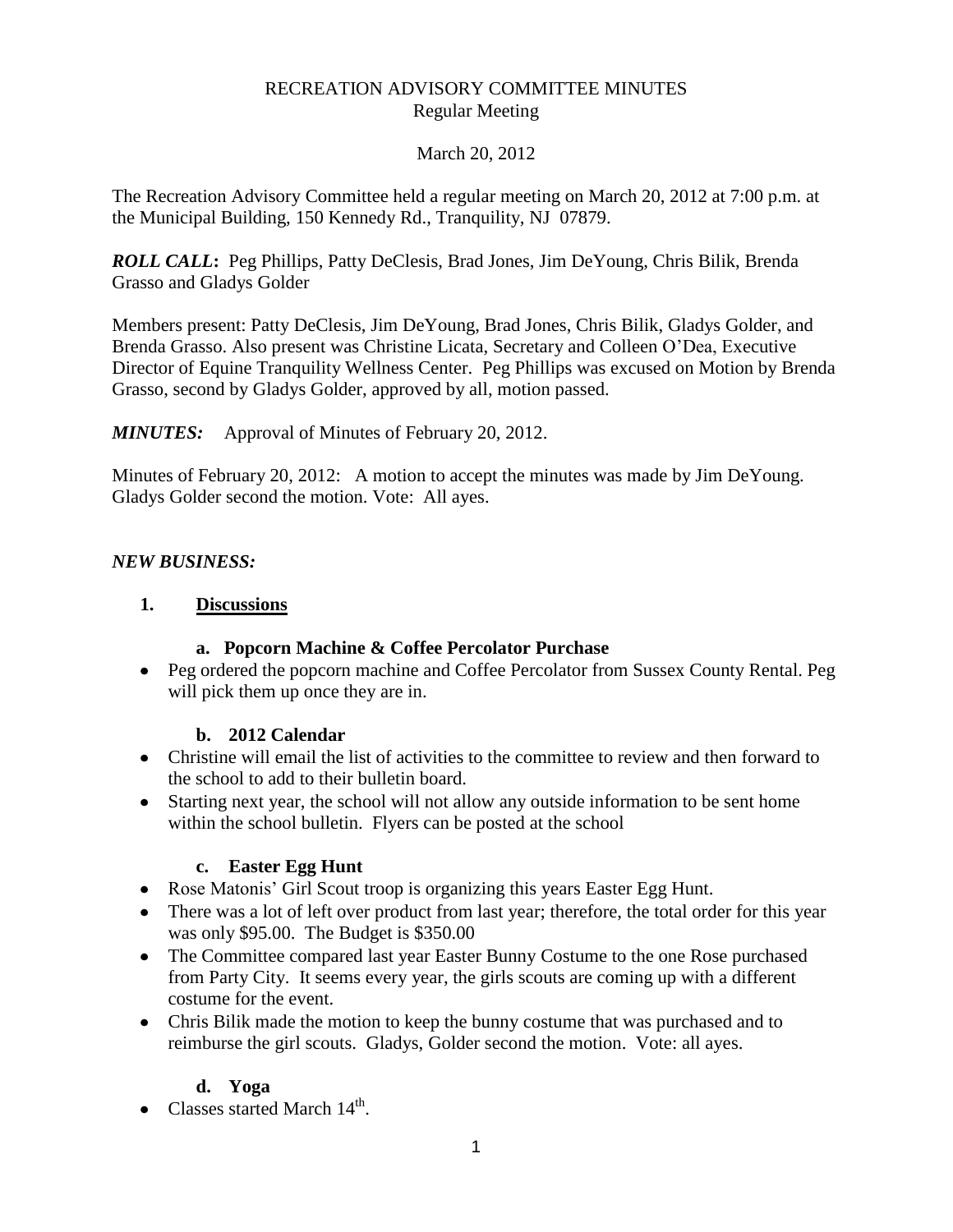- Currently have 8 students in the class
- The session will run through April  $25<sup>th</sup>$ .

# **e. Green Township Day**

- September  $22<sup>nd</sup>$  from 11:00- 3:30pm
- Rock Climbing Wall- Jim spoke with the National Guard and gave them the date and approx. number of people. Jim submitted the request form and is waiting on a response.
- Patty spoke with Mark Ghia. He is available pending contract approval.
- Janice will coordinate the vendor tables.
- Ginny House is looking for an information table.
- Alex is not available for the Basketball throw. Brenda may have someone to run the event.
- Parking- The committee discussed the options for the overflow of parking (i.e. the furniture store, post office.. etc)
- Top of NJ. Christine to call to see if interested and what they need in order to fly planes.
- Fire Dept? Chris will talk to the Chief to set something up.
- Food- If Chef's is not doing the food; Chris would like to cook the food if it's not a conflict of interest. He will donate part of the proceeds back to the Recreation Committee.
- Beer Tent? There was some discussion on having a beer tent. The Committee would need to get permission from the town, obtain a one day liquor license, and obtain insurance. Chris will check with the Fire Dept. to see if they would be interested in coordinating
- Colleen from Equine Tranquility and Wellness center was present at the meeting. The center deals with children with Autism and adults with MS. She is interested in having a table in the information tent. All horses are rescued and retrained and her organization is volunteered based. She will check with her insurance on bringing a horse to Green Twp Day.
- The Recreation Comitee will have an information table and Brad will make a suggestion  $h(x)$

## **f. Summer Rec**

- Brenda redid the form for 2012. She added to list all medical conditions and allergies and medication the child currently takes. Linda Peralta will review to make sure the forms are worded correctly.
- Jana will be the Arts & Crafts Coordinator again for 2012.
- Marybeth Holzhauer will be the Seasonal Recreation/Other Special Program Coordinator.
- Christine will prepare the Resolution for the Summer Rec Program for the  $1<sup>st</sup>$  meeting in April.
- Registration fees are \$120.00 and \$105.00 for each additional sibling. There was discussion regarding the costs. Some suggestions were having an early registration fee of \$120.00 by June  $1<sup>st</sup>$  and \$135.00 if registering after June  $1<sup>st</sup>$ . Another suggestion was to raise the cost for the first child and drop the cost for the second child. A decision will be made at the next meeting.
- Brenda will not be attending the Kindergarten Orientation per the school, but will leave the paperwork for the parents. Chris is going to the Board Meeting and will ask if Brenda can have 5 minutes to talk at the Kindergarten Registration